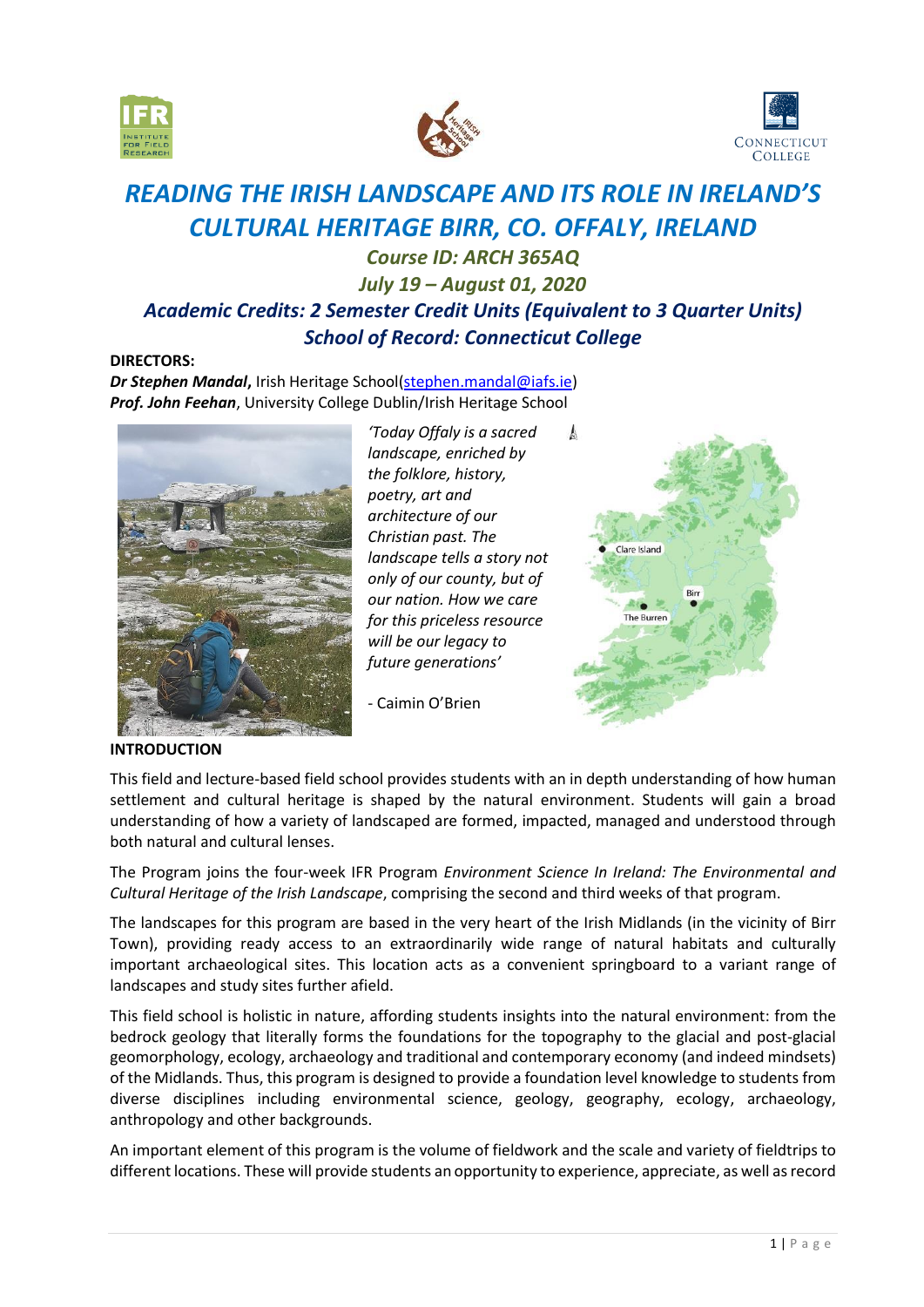(through mapping and survey exercises) and interpret the variation in environments and landscape types within Ireland – and how these influence the country's cultural and natural heritage.

The program provides a practical introduction to all aspects of the cultural heritage of the Irish landscape. It aims to give students a sound introduction into how to relate cultural heritage to the underlying geology as a foundation to the landscape.

As part of the program students will visit the following different locations:

### *BIRR*



Birr will act as the 'base' for entire program. Birr is a small town (population c. 6000) that nonetheless contains all modern amenities and is well served by public infrastructure. The town is well known as one of Ireland's most important Heritage Towns, with significant early and later medieval archaeology and history, dating from at least Saint Brendan's 6<sup>th</sup> century CE monastery. Today the town is best known for its mid-18<sup>th</sup> and early 19<sup>th</sup> century CE elegant Georgian streetscapes. At the centre of the town is Birr Castle, a 17<sup>th</sup> century CE structure built adjacent the location of the original 12<sup>th</sup> century CE castle site. The castle remains the home of the Earls of Rosse to this day. The demesne landscape of the castle, which evolved from the oak parkland of the late medieval castle, is one of the finest in Ireland.

A large area of land surrounding Birr (and a large amount of County Offaly in general) is underlain by raised bog, much of which is currently being exploited for fuel and the generation of electricity by Bord na Móna, the state's peat development company. The conservation of the resulting cutaway bog is currently a major exercise in ecological restoration in the region. Approximately 24 km north-east of Birr is one such restoration project - the Lough Boora Parklands, a destination for our fieldwork.

Located directly south of Birr are the Slieve Bloom Mountains, made up of rocks of considerable geological interest, as these mountains represent a highly significant episode in the geological history of Ireland. The rocks that make up the Slieve Blooms date to the Devonian and Silurian periods, 350 to 440 million years ago. At the beginning of that time, the area that is now the north-west of Ireland and the area that is now the south-east of Ireland, were on opposite sides of a shrinking ocean known as the Iapetus Ocean. By about 410 million years



ago, these two areas collided, and a great mountain-building phase was in progress. The present-day Slieve Bloom Mountains lie along, or are very close to, the 'Iapetus Suture', the notional line that marks where these two areas with very different early geological histories amalgamated to create the area now known as Ireland. Several of the fieldtrips, and much of the field instruction in recording techniques, will be undertaken to the foothills of these mountain ranges.

#### *THE BURREN*



Students will undertake a fieldtrip in the Burren. The Burren is underlain by limestones of the Lower Carboniferous (Visean) period. The limestone formed as sediments in a tropical sea which covered most of Ireland approximately 350 million years ago. The Burren is one of the finest examples of a Glacio-Karst landscape in the world. At least two glacial advances are known in the Burren area. However, it is probably the effects of the last glaciation (the Midlandian) that are most in evidence in this National Park. It is thought that most of the Burren was overrun

by ice during this glaciation. This is evident by the presence of fresh deposits of boulder clay at altitudes of just under 300 metres. Of particular interest is the impact of the first farmers who arrived into this region on their surroundings, with the removal of tree cover resulting in a dramatic and catastrophic change to the landscape. The Burren is Ireland's most biodiverse area, internationally famed not just for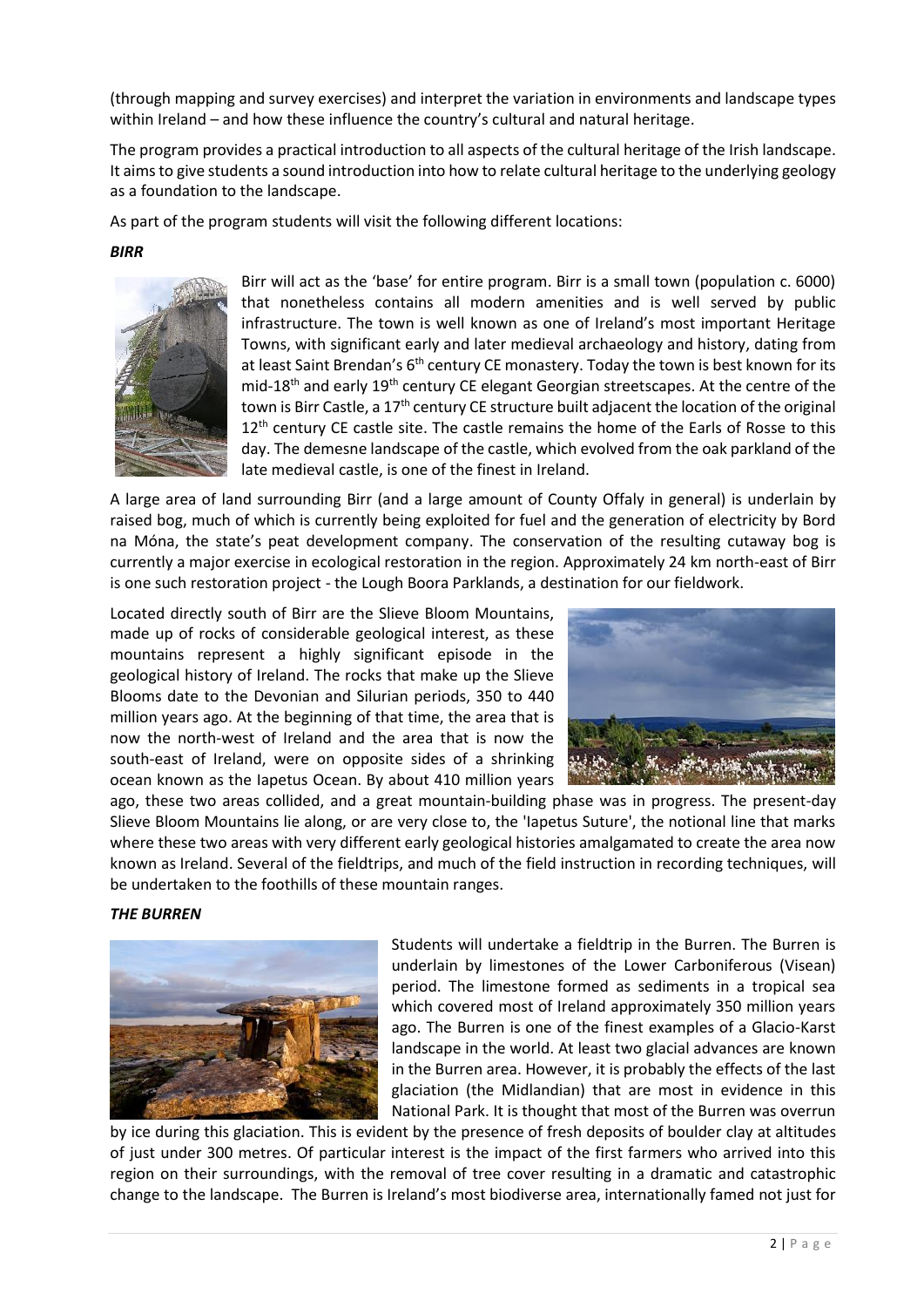its geology but also for its flora and fauna, and the rich archaeological heritage preserved here. During their stay, students will be introduced to all aspects of the geological and cultural heritage of this unique area. They will also become aware of how agricultural history shaped the geological and cultural character of the Burren as they see today.

# *CLARE ISLAND*

Students will spend their overnight fieldtrip in Clare Island, a small island (population only c.150) located in Clew Bay off the coast of County Mayo (northwest Ireland), which is accessed by a daily ferry service. The island's physical appearance today reflects a geological history of over 500 million years. Major geological boundaries, now expressed as faults, run through the island. Repeated movements along these faults have



produced the complex distribution of rock types that have been the focus of geological research for numerous generations of geologists. Today the island is known for its association with the Gaelic Chieftain and pirate Gráinne O'Malley and still boasts archaeological remains dating to the medieval period. More recently, the island has become well known for academic surveys of its unique biology. In the early 20<sup>th</sup> century, the Northern Irish naturalist Robert Lloyd Praeger conducted extensive biological surveys of the island. Nearly 100 years later a further six volumes were commissioned by the Royal Irish Academy, who recently engaged one of the program instructors, Prof. John Feehan, to compile these studies into a coherent volume.

**DIGGING THE LOST TOWN OF CARRIG PROJECT IN THE IRISH NATIONAL HERITAGE PARK, CO. WEXFORD**



The Program will include a visit to the Irish National Heritage Park in Ferrycarrig, Co. Wexford, to take a tour of the park – a 35 acre open air museum which recreates life in Ireland from 9,000 years ago to the time of the Norman Invasion. The visit will include a guided tour of the Digging the Lost Town of Carrig Project and the IFR summer excavation program (co-founded by Dr Mandal). The excavation is of the first Norman castle built in Ireland after the invasion in 1169 CE.

# **ACADEMIC CREDIT UNITS & TRANSCRIPTS**

**Credit Units**: Attending students will be awarded 2 semester credit units (equivalent to 3 quarter credit units) through our academic partner, Connecticut College. Connecticut College is a private, highly ranked liberal arts institution with a deep commitment to undergraduate education. Students will receive a letter grade for attending this field school (see grading assessment and matrix). This field school provides a minimum of 80 direct instructional hours. Students are encouraged to discuss the transferability of credit units with faculty and registrars at their home institutions prior to attending this field school.

**Transcripts**: An official copy of transcripts will be mailed to the permanent address listed by students on their online application. One additional transcript may be sent to the student's home institution at no additional cost. Additional transcripts may be ordered at any time through the National Student Clearinghouse: [http://bit.ly/2hvurkl.](http://bit.ly/2hvurkl)

#### **PREREQUISITES**

There are no academic prerequisites for this field school. What is required is enthusiasm, a sense of excitement and a readiness to give it everything. Students must be willing to engage with the local community, in which they are working and living, in a professional and respectful manner, both during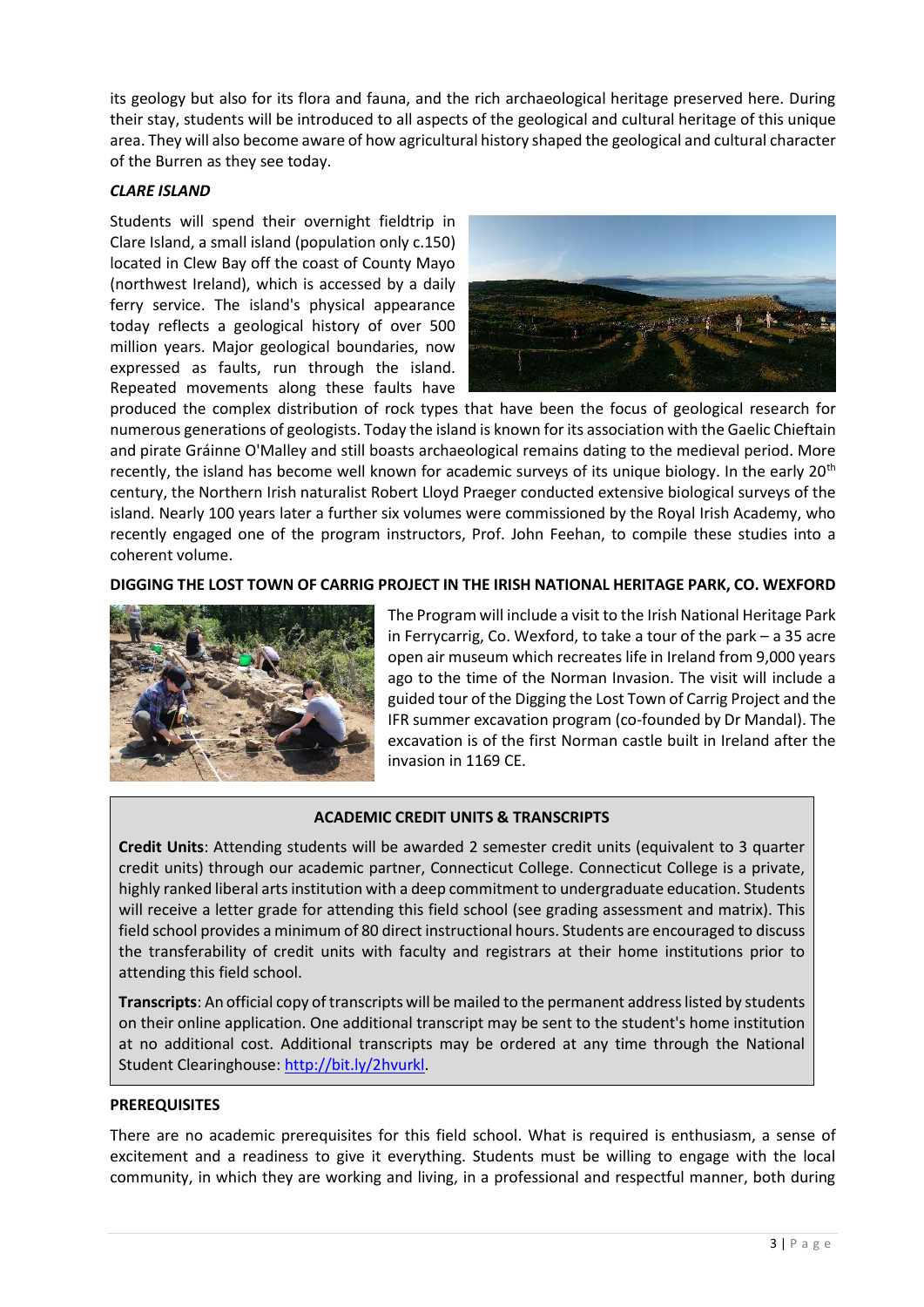the official work hours and when 'off duty'. A moderate level of fitness is advisable as this program entails a lot of fieldwork and walking.

# **DISCLAIMER – PLEASE READ CAREFULLY**

Our primary concern is with education. Traveling and conducting field research involve risk. Students interested in participating in IFR programs must weigh whether the potential risk is worth the value of education provided. While risk is inherent in everything we do, we do not take risk lightly. The IFR engages in intensive review of each field school location prior to approval. Once a program is accepted, the IFR reviews each program annually to make sure it complies with all our standards and policies, including student safety.

The IFR does not provide trip or travel cancellation insurance. We encourage students to explore such insurance on their own as it may be purchased at affordable prices. Insuremytrip.com [Travelgurad.com](http://www.travelgurad.com/) are possible sites where field school participants may explore travel cancellation insurance quotes and policies. If you do purchase such insurance, make sure the policy covers the cost of both airfare and tuition. See this [Wall Street Journal article about travel insurance](https://ifrglobal.org/wp-content/uploads/2019/05/WSJ-04-03-19-Travel-Insurance.pdf) that may help you with to help to decide whether to purchase such insurance.

We do our best to follow schedule and activities as outlined in this syllabus. Yet local permitting agencies, political, environmental, personal, or weather conditions may force changes. This syllabus, therefore, is only a general commitment. Students should allow flexibility and adaptability as research work is frequently subject to change.

You should be aware that conditions in the field are different than those you experience in your home, dorms or college town. Field work, which is so central to the program, involves work in the outdoors. The Irish weather is very variable, and you should be prepared for field work in all weather conditions – including rain. You are required to bring suitable waterproof clothing and footwear as well as sunscreen. *Students MUST be in good physical condition and able to walk three-five miles (5 – 8 km) a day on rough and hilly ground.*

If you have any medical concerns, please consult your doctor. For all other concerns, please consult the project director, as appropriate.

#### **COURSE OBJECTIVES**

On successful completion of the program, students will:

- Have a good base understanding of the merits of taking a holistic, 'landscape wide', approach to any form of research inquiry – be that archaeological, cultural ecological etc;
- Be familiar with an outline of the archaeological and cultural heritage of Ireland, and in particular how archaeological heritage is expressed relative to, and influenced by, the underlying geology and topography –i.e. how people and place are co-defined and inscribed in landscape.
- Have a good understanding of the basic elements of Irish solid and glacial geology and how geology as 'bedrock' is instrumental in shaping the ecology, society and economy of the Irish Midlands (and other studied landscapes);

#### **GRADING MATRIX**

**Fieldwork Participation** (60%): Students are required to participate fully in the daily schedule. Assessment will be undertaken by the supervisory team and will be based on attendance, willingness to work and to try disverse tasks, attention to detail and accuracy, participation in teamwork and contribution to discussions.

**Field Journal** (30%): Students are expected to maintain a field journal and present it for evaluation during their final week. This notebook should record student's daily activities, including details on geological mapping exercises, notes on all fieldwork, check-lists of flora and fauna and details of lectures and laboratory exercises, as well as personal observations.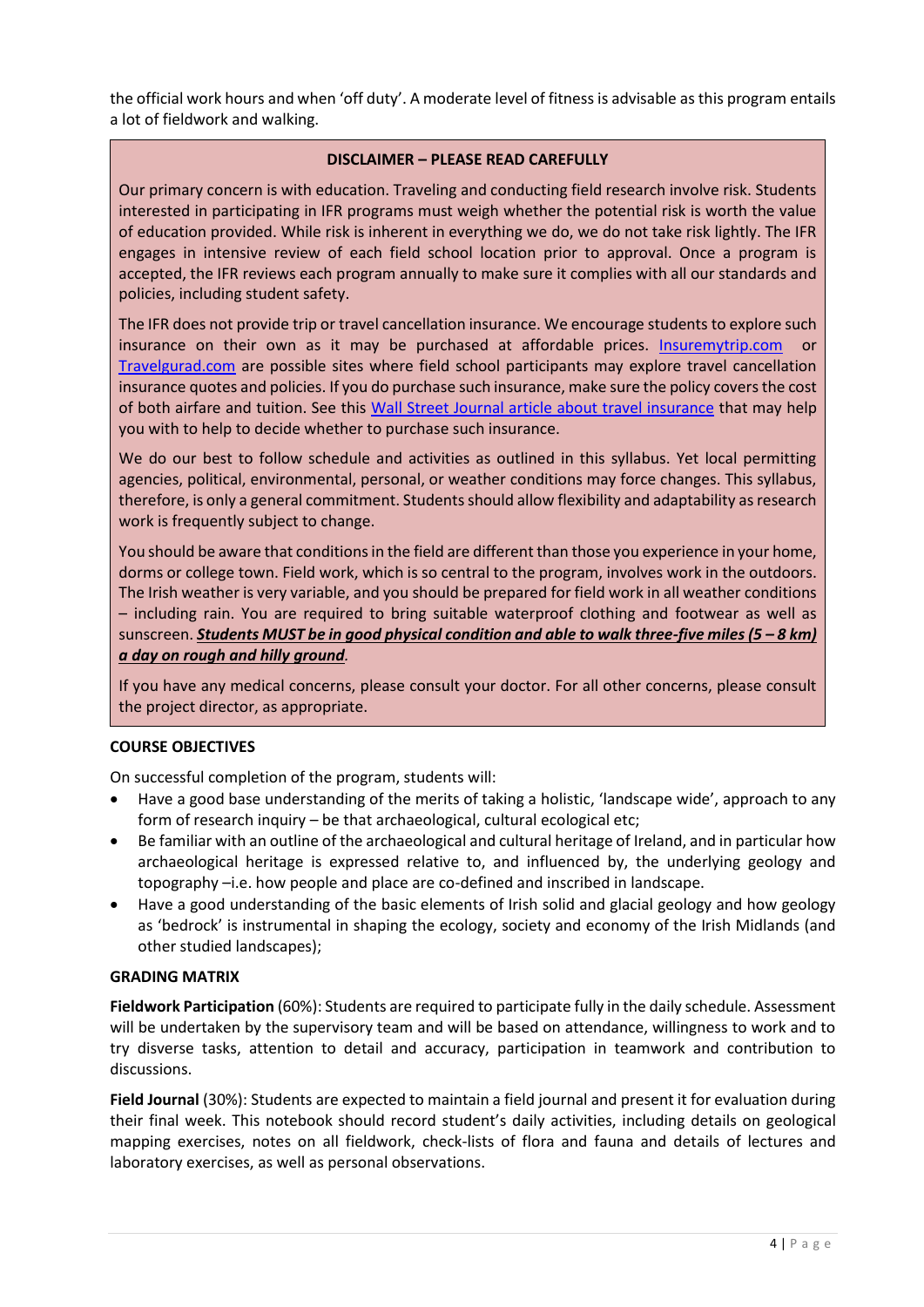**Presentation** (10%): At the start of Week 2, students will be required to give a 3-minute presentation on a research topic of their choice, but which must be related to the program. The presentation will be given to the group in the form of a 'Ted Talk' and may use power point or other visual aids.

# **ACCOMMODATION**



With the exception of the extended field trips in the Burren and on Clare Island, the students will be housed in Home Stay accommodation in the town of Birr, Co. Offaly (see schedule). Home Stay students live with local families, and experience true home life in provincial Ireland. Students are to keep the accommodation clean and tidy at all times and to be respectful towards their Home Stay family and roommates. Students will walk (or be dropped to and collected from) a designated meeting point (normally Birr Square or Birr Community School). Breakfast and dinner will be provided along with a packed lunch. At weekends students are encouraged to avail

of their free time and explore Ireland. Food will be provided during extended fieldtrips.

In the Burren and on Clare Island accommodation will be in (single sex) shared dormitory style rooms in local hostels, with meals provided in a communal setting.

#### **TRAVEL & MEETING POINT**

We suggest you hold purchasing your airline ticket until six (6) weeks prior to departure date. Natural disasters, political changes, weather conditions and a range of other factors may require the cancelation of a field school. The IFR typically takes a close look at local conditions 6-7 weeks prior to program beginning and make Go/No Go decisions by then. Such time frame still allows the purchase deeply discounted airline tickets while protecting students from potential loss if airline ticket costs if we decide to cancel a program.

Students will be met in Birr, Co. Offaly. Since students will arrive on different flights at different times of the day, we will meet all students on the Sunday (first day of arrival) at Dooly's Hotel [\(doolyshotel.com\)](http://www.doolyshotel.com/) at 6pm. Directions and travel information will be issued to all students once they are enrolled in the field school.

If you fail to make the meeting, please call/text or email Dr Stephen Mandal. You will be sent his local cell phone number once you are enrolled in the course.

#### **VISA REQUIREMENTS**

Citizens of the US and Canada do not require visas to enter Ireland. You will need your passport to be valid for at least 90 days and will enter on a tourist visa. Citizens of other countries are asked to visit the Ireland Consulate web page at their home countries for specific visa requirements.

No vaccinations are required for entry to Ireland but anyone working in archaeology in Ireland needs to have an up-to-date tetanus shot.

#### **CULTURE, LOCAL ENVIRONMENT & ETIQUETTE**

Birr is a quintessentially classic, small, friendly and safe Irish town, [some 130km] west of Dublin. All the relevant local government agencies are aware of the students' presence, and they and all the people of the town are anxious to ensure that your stay is safe and enjoyable. Students are asked to respect local sensitivities and traditions and to understand that the presence of such a large team of outsiders in town does not entitle participants to any special treatment or privileges.

Although everyone will speak English students should expect surprising cultural differences and exciting opportunities to learn about the lives of others as well. IFR students will be immersed in Irish culture through learning, language, food and music, and should be prepared for the rewards and challenges that life in a different culture will offer.

#### **EQUIPMENT LIST**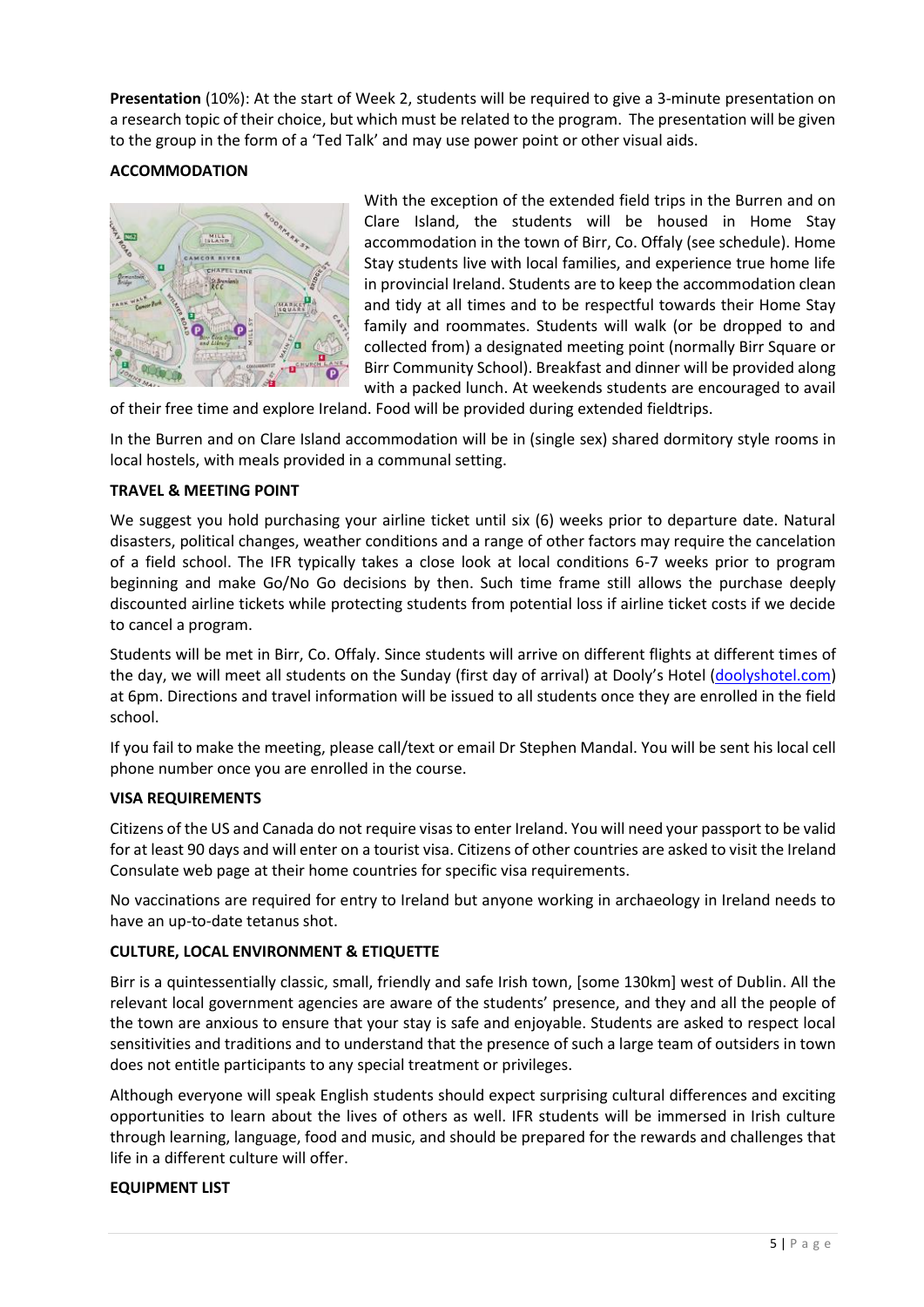Bring a basic travel/fieldwork kit, which is to include but not necessarily be limited to:

- Clothing suitable for wet and cool (as well as warm!) weather.
- Hiking-style waterproof shoes or boots.
- Sunscreen: when in the field students should wear an SPF daily to protect against UV exposure and windburn. Despite its relatively cool summer temperatures, Ireland has high UV in the summer months.
- A peaked or wide-brimmed sunhat for outdoors.
- Insect repellent (essential for periods of fieldwork).
- Laptop/tablet: a device on which you can prepare and submit your presentation and written assignments.
- Writing materials, including a strong field notebook.

# **PROGRAM SCHEDULE**

All IFR field school begins with safety orientation. This orientation includes proper behavior at the field area, proper clothing, local cultural sensitivities and sensibilities, potential fauna and flora hazards, review IFR harassment and discrimination policies and review of the student Code of Conduct.

# *WEEK 1*

During the first week, students will come to understand the ecology of the Midland region. Emphasis will be placed on the microscopic examination of plants, on floral evolution and the interaction between plants and their pollinators.

At the end of Week 1, students will visit the Digging the Lost Town of Carrig Project – archaeological excavations being undertaken in partnership with the IFR – in the Irish National Heritage Page, Co. Wexford.

# *WEEK 2*

During Week 2 the students will spend two days in the Burren, County Clare. The Burren is Ireland's most biodiverse area, internationally famed for its karst geology and the rich archaeological heritage preserved here. During their stay the students will be introduced to all aspects of the natural and cultural heritage of this unique area – specifically how the two interplay. They will also become aware of how agricultural history has shaped the natural and cultural character of the Burren, and how modern agricultural practice works to conserve and enhance that threatened heritage.

A further two days will be spent on Clare Island, County Mayo. The island became the focus of international study in 1914-15 when scores of the most renowned naturalists, geologists and other scientists chose it as the focus of an incredibly detailed natural and cultural study. The study was the most detailed undertaken in the world at the time. Then, a hundred years later, the New Survey of Clare Island was started. The field trip will look at the findings of those two incredible studies and focus on the skills required to assess the environment and the physical landscape.

At the end of Week 2, students will present their Ted Talks on their chosen research topics.

# **DAILY SCHEDULE \***

Unless stated otherwise in the detailed schedule below, students will be committed to program activities from Monday to Friday inclusive, attending lectures and field visits. The normal working day is from 9:00 am to 5:00 pm with a morning tea break from 11:00 to 11:30 am and lunch from 1:30 to 2:15 pm – variations to the schedule will exist during fieldtrips. In preparation for their field visits, students will be introduced to the different areas of the country through a series of lectures (as outlined in the schedule below). Students will have the weekend free to explore the area and other parts of the country.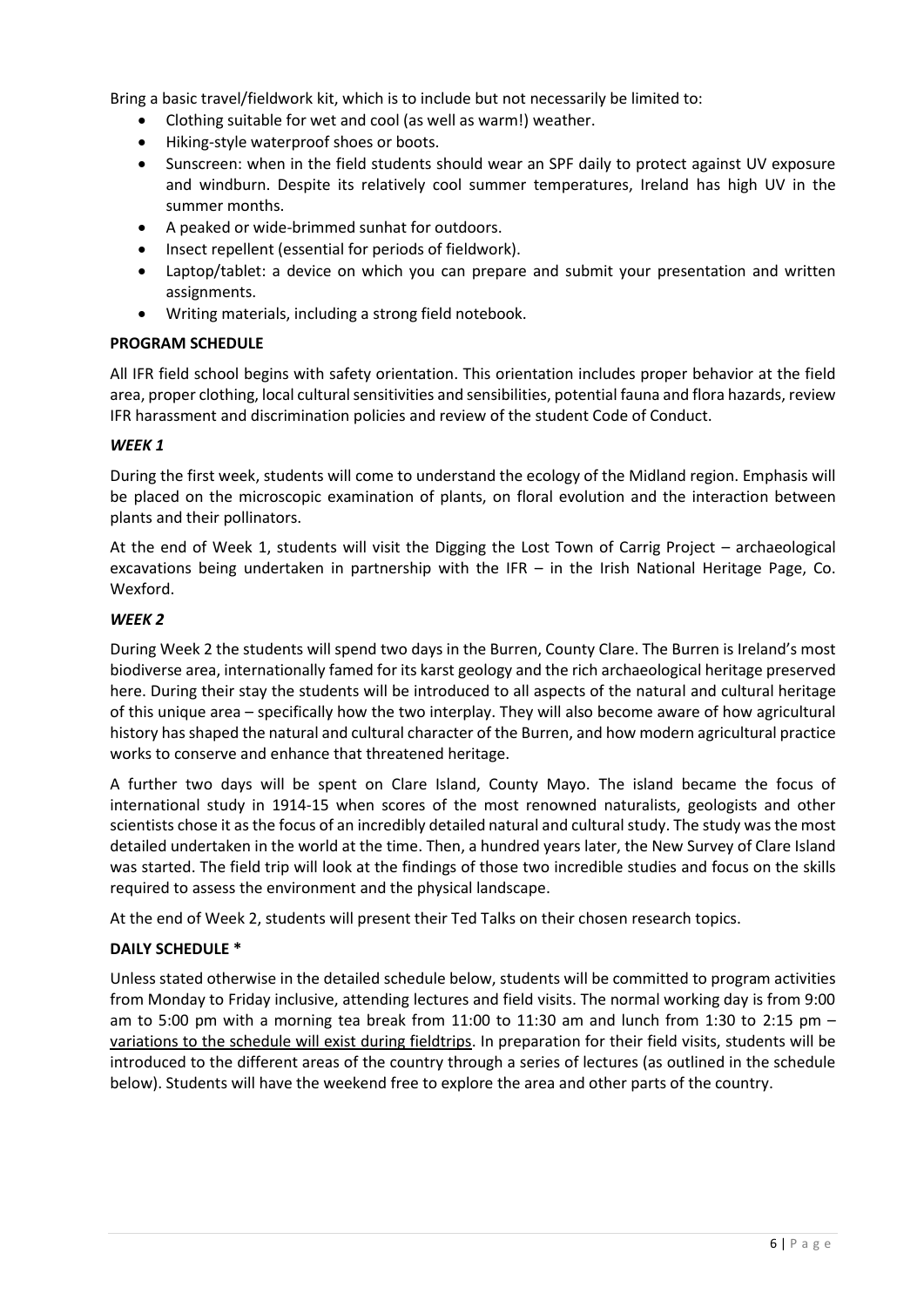|                                |           | <b>MORNING</b>                                                                                 | AFTERNOON                                 |  |  |
|--------------------------------|-----------|------------------------------------------------------------------------------------------------|-------------------------------------------|--|--|
| <b>WEEK 1: FLORA AND FAUNA</b> |           |                                                                                                |                                           |  |  |
| 19-Jul-20                      | Sundav    |                                                                                                | Welcome & orientation                     |  |  |
| 20-Jul-20                      | Monday    | Lecture: Bogs in Ireland, their formation,<br>exploitation and restoration                     | Fieldwork: Study in the Bog of Galros.    |  |  |
|                                |           |                                                                                                | interpreting the influence of geology and |  |  |
|                                |           |                                                                                                | landscape on archaeology, history etc.    |  |  |
| 21-Jul-20                      | Tuesdav   | Lecture: The flora of central Ireland; floral biology; Fieldwork: Lough Boora Flora study &    |                                           |  |  |
|                                |           | collection of material for microscope work; Laboratory work: Working with plant materials      |                                           |  |  |
| 22-Jul-20                      | Wednesdav | Lecture: Aquatic invertebrates and biological sampling; Fieldwork: Invertebrate sampling in    |                                           |  |  |
|                                |           | Midland rivers: Laboratory work: Working with aquatic invertebrate samples                     |                                           |  |  |
| 23-Jul-20                      | Thursdav  | Laboratory work: Working with plant                                                            | Laboratory work: Working with aquatic     |  |  |
|                                |           | materials                                                                                      | invertebrate samples                      |  |  |
| 24-Jul-20                      | Fridav    | Fieldwork: Visit to the Digging the Lost Town of Carrig Project at the Irish National Heritage |                                           |  |  |
|                                |           | Park, Wexford                                                                                  |                                           |  |  |

#### WEEK 2: THE BURREN & CLARE ISLAND (FIELDWORK ALL WEEK)

| 27-Jul-20 | Monday   | Fieldwork: Travel to the Burren National Park<br>at Carran.                                                               | Fieldwork: Tour to significant medieval<br>(Cathair Mór) and Neolithic (Poulnabrone)<br>archaeological sites                                                                                              |
|-----------|----------|---------------------------------------------------------------------------------------------------------------------------|-----------------------------------------------------------------------------------------------------------------------------------------------------------------------------------------------------------|
| 28-Jul-20 | Tuesdav  | Fieldwork: Trip investigating the Prehistory<br>and the Early Christian period on the Termon<br>Plateau and its surrounds | Fieldtrip to the Early Christian Cahercommaun<br>and prehistoric Roughan Hill - monuments<br>and landscapes that give an indication of the<br>organisation and structure of their respective<br>societies |
| 29-Jul-20 |          | Wednesday Fieldwork: Travel to Clare Island                                                                               | Fieldwork: Study of the natural and cultural<br>heritage of Clare Island                                                                                                                                  |
| 30-Jul-20 | Thursdav | Fieldwork: Study of the natural and cultural heritage of Clare Island (continued)                                         |                                                                                                                                                                                                           |
| 31-Jul-20 | Fridav   | Travel back to Birr                                                                                                       |                                                                                                                                                                                                           |
| 01-Aug-20 | Saturday | Depart program                                                                                                            |                                                                                                                                                                                                           |

*\*Please note: amendments to this schedule may be made to take account of weather conditions or urgent unforeseen circumstances.*

#### **REFERENCES AND FURTHER READING**

*PDF files of all mandatory readings will be provided to enrolled students via a shared Dropbox folder.*

#### **Recommended Reading**

- David, Bruno and Julian Thomas (2008). *Handbook of Landscape Archaeology.* Walnut Creek, Left Coast Press. Chapters 1, 2 and 4.
- Jones, Carleton (2004). *The Burren and the Aran Islands. Exploring the Archaeology*. Cork, The Collins Press.
- O' Brien, C. 2006. *Stories from a Sacred Landscape: Croghan Hill to Clonmacnoise*. Mercier Press. Cork
- Viney, Michael (2003). *Ireland. A Smithsonian Natural History*. Belfast, The Blackstaff Press: Chapters 1-8, 12 and 17.

#### **Recommended Further Reading/Field Reference Guides**

D'Arcy, Gordon (1992). *The Natural History of the Burren*. London, Immel.

- Feehan, John (2003). *Farming in Ireland: History, Heritage and Environment*. University College Dublin Faculty of Agriculture.
- Feehan, John (2004). *A Long-Lived Wilderness. The Future of the North Midland Peatlands*. ERM in collaboration with the National Wetlands Park Committee.
- Feehan, John (2007). *Cuirrech Lifè. The Curragh of Kildare, Ireland*. School of Biology and Environmental Science UCD in association with the Department of Defence.
- Feehan, John (2013). *The Geology of Laois and Offaly*. Offaly County Council, in association with Laois County Council and the Geological Survey of Ireland.